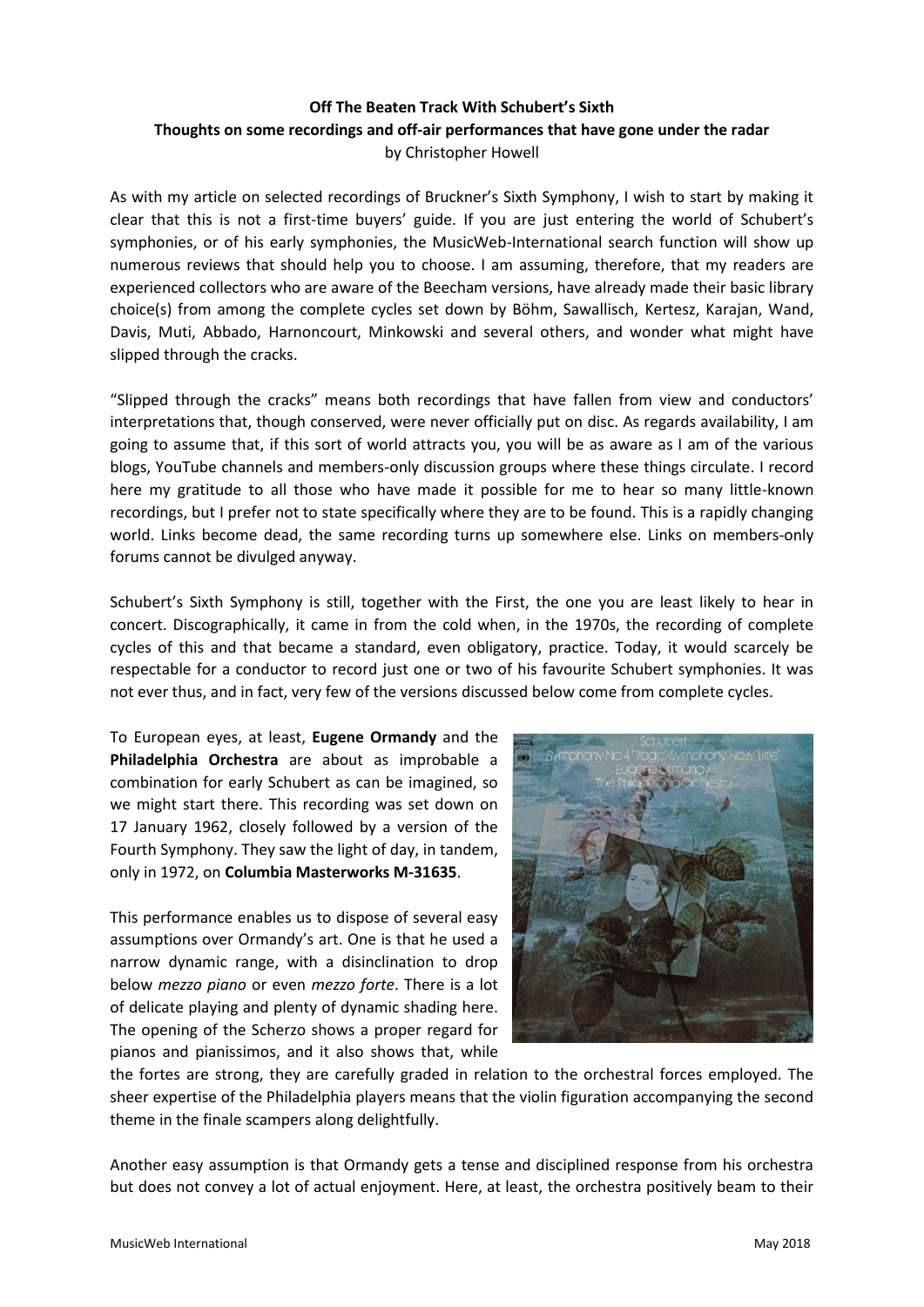task. While there is no false *schmaltz*, the rhythms lilt along delightfully. There is an open, pastoral quality to the woodwind and, most notably, there is a certain softness to the attack which makes the music sound like Schubert and not like Rossini.

Tempi are very convincing. There is time for real substance in the slow introduction, after which the first movement spins along without undue haste. The second movement is slower than many, but there is warmth and tenderness to it. The Scherzo chatters without getting breathless. The finale is just steady enough to convince us that Ormandy has read the *moderato* qualification in the tempo direction, yet it spins along deliciously.

There are just two doubts. The first of them may be Schubert's own fault. I really do not see how the finale could go faster – even the Philadelphia strings would have become frenetic. Ormandy holds steady till the end – no change is indicated. And yet the closing pages sound a little laboured. We shall see, later, how other conductors try to get round this. The other issue is that of repeats. Here Ormandy is decidedly skimpy. No first movement repeat, and in the second and fourth movement, small repeats of just four or eight bars are played, but larger repeated sections are not. Yet the symphony lasts 28 minutes as it is  $-$  a full clutch of repeats would have been too much for a single LP side. This, obviously, is an issue that must have affected all issues until the very late LP era.



Remaining in America, this symphony opened the final concert of the season by the "**NBC Summer Symphony Orchestra**", on 31 October 1953. The conductor was **Jonel Perlea**. Some such subterfuge over the orchestra's name was necessary for contractual reasons, since the NBC Symphony Orchestra was officially on holiday. I have expressed my admiration for Perlea in an article in the "Forgotten Artists" series, but his Schubert 9 was one of the performances I was not so sure about. This was partly due to his tendency to see Schubert from the Rossini end. Toscanini's orchestra was, of course, trained by the Maestro to attack the notes sharply and zippily, so the softer attack I noted in the Ormandy performance was probably just not there for the asking. Perlea's concept seems closer to Rossini's world than that of Ormandy, in any case.

He begins impressively, with the gentle melancholy that was the keynote of many of his performances. The *Allegro* has a terse vitality, somewhat faster than Ormandy's, and he gives us the repeat. In second subject territory, though, his refusal to relax makes the music sound breathless and ultimately the movement sounds less interesting than it does under Ormandy. The *Andante* is again quicker than Ormandy, and time is found for one of the larger repeats that Ormandy omits, but not both. The tempo moves forward a little in the louder, contrasting passages, and the music assumes a jaunty, operatic air. The *Scherzo* has plenty of chattering vitality and it had better be said that neither conductor succeeds in making the Trio sound very interesting.

The last movement has the effervescence of an opera buffa finale and, like the best operatic conductors in Rossini or Donizetti *stretti*, Perlea gives an impression of constant acceleration without actually doing so. The trouble is that Perlea belonged – as several operatic performances I discussed demonstrated – to that generation of opera conductors who felt that the typical Rossini or Donizetti *stretto* could be made more effective by topping and tailing it rather than playing it complete. At a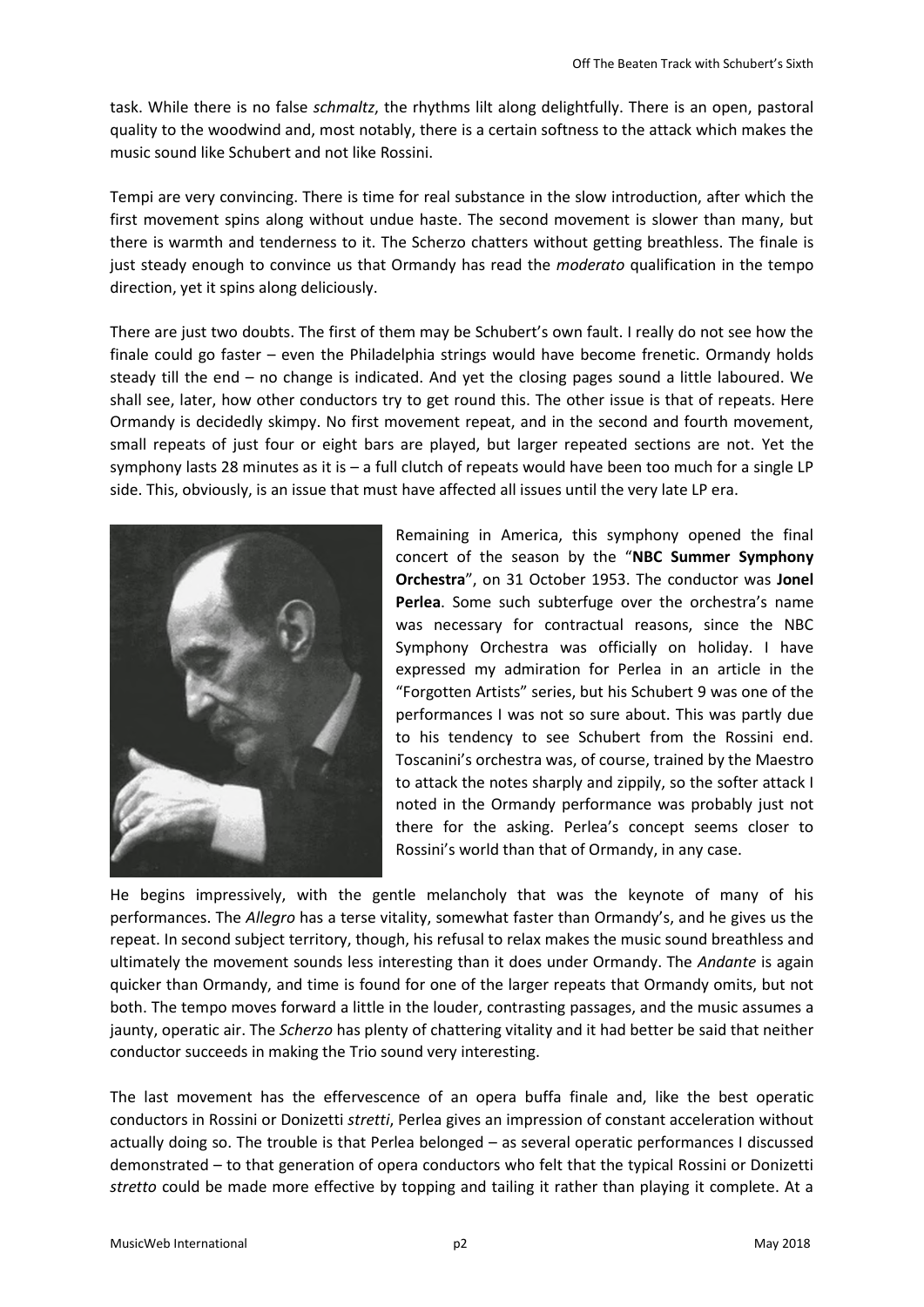certain point, his primary concern is to get to the end in one big sweep. He begins by snipping even the little four-bar repeats that Ormandy had allowed, and then makes a 46-bar cut. This, of course, is the passage that I found a little laboured under Ormandy. Maybe Perlea felt Schubert himself had lost his way towards the end. Maybe he was right, but not everybody would feel that you can snip bits out of a symphony the way you can – perhaps – with an opera. This performance, which you will not find easily, is not, ultimately, one that adds to our appreciation of either the symphony or the conductor.

There will be one more American performance in this survey, but now we move to Italy and Naples, where Perlea's Romanian compatriot **Sergiu Celibidache** conducted this symphony with the **Orchestra Alessandro Scarlatti di Napoli** on 22 December 1957. This was long ago available on a Cetra LP in sub-standard sound. You will now find it on YouTube, deriving, I think, from that LP. If, as I suspect, RAI have a much better-sounding tape in their archives, it is high time we were allowed to hear it, though the recording will probably still sound closer than necessary. The Naples orchestra is not exactly the Philadelphia, but Celibidache's famous rehearsals ensured that they play very well, and there are advantages in using what is basically a chamber orchestra.



Celibidache's dislike of exposition repeats is well known,

and, true to form, that in the first movement is omitted. The *Andante* and the *Finale* get all their repeats however. In the case of the *Andante*, this combines with a slow, but gently lilting tempo to make this the lyrical heart of the symphony. It lasts 9:25, compared with Perlea's 5:39 and Ormandy's 5:28, but Celibidache succeeds in making this a heavenly length.

Elsewhere, he is uncontroversial in his tempi. The first movement spins along nicely, but finds space to let the second theme dance along without any feeling of pressure behind it. He is a tad slower than some others in the Scherzo, just avoiding the sense of chatter and providing a nice lilt. His landler-like Trio finds more character in this section then than Ormandy or Perlea. His finale is shade faster than Ormandy's – 8:50 compared with 09:01, and that with a repeat that Ormandy does not play. He nevertheless keeps the *opera buffa* feeling at bay. He tightens very slightly towards the end, and this seems to be enough to avoid that laboured effect I noted in Ormandy. A lovely performance.

Before leaving Naples we might note that this same orchestra, slightly renamed for contractual reasons, set down a Schubert cycle under Denis Vaughan in the late 1960s. I have not been able to hear their performance of no. 6.

Now that we are in Europe, Schubert means Vienna and Vienna means the Vienna Philharmonic Orchestra, repository of Austrian traditions and of a certain way of making the dance rhythms lilt. Oddly enough, though, unless I have missed anything, the VPO, in the twentieth century, recorded this symphony under Karl Münchinger, István Kertesz and Riccardo Muti. Without intending to belittle these conductors in any way, they hail from outside the Viennese tradition, though later we will see to what extent the orchestra's collective personality gains the upper hand when a relatively unassuming maestro such as Münchinger is on the podium.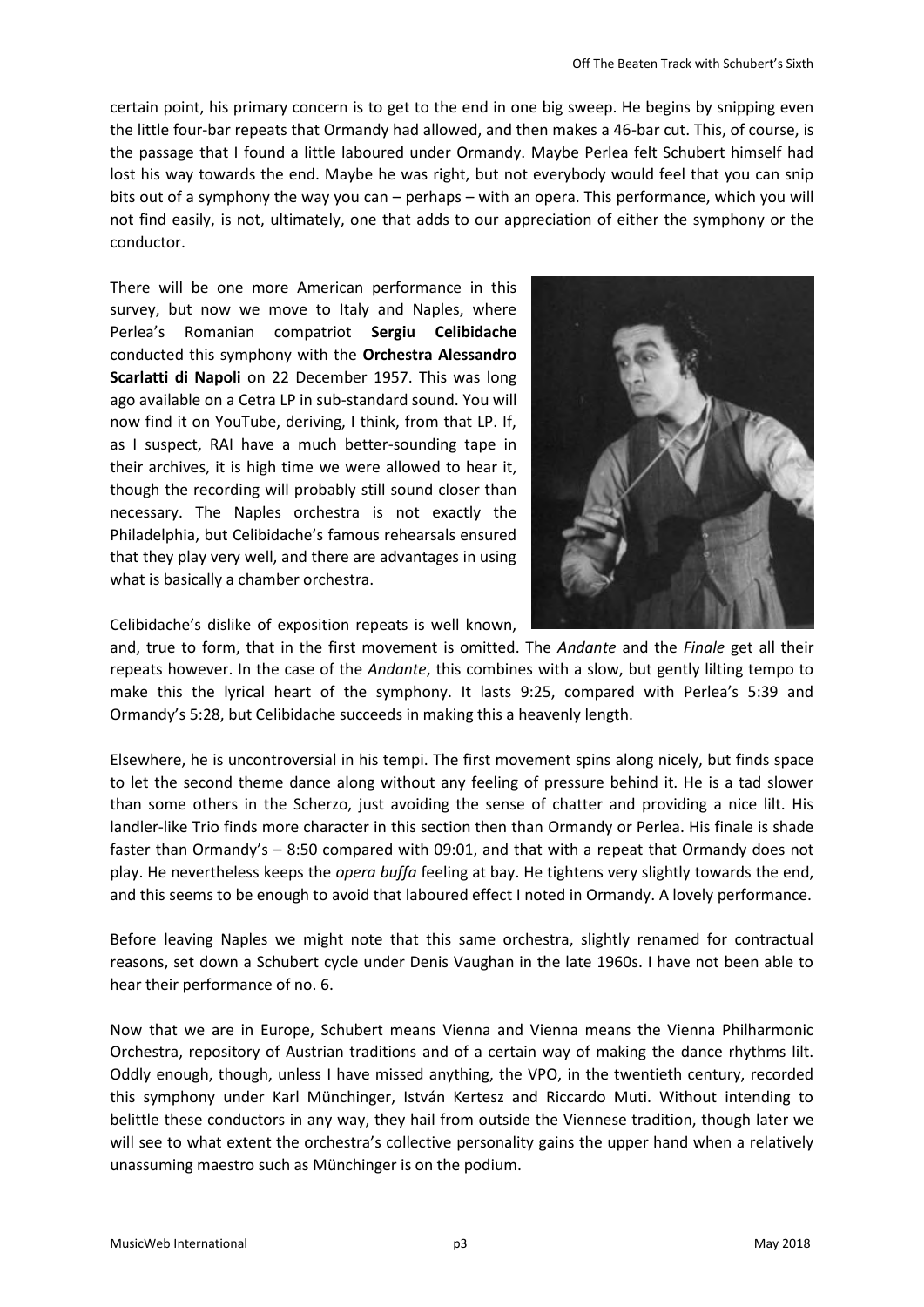Your *ur*-Viennese conductor might be **Josef Krips**, who set this symphony down with the **London Symphony Orchestra** in Kingsway Hall on 5 April 1948. This performance was first issued on 78s (AK 2119/22) but was soon out on LP (LXT 2585). The fact that it was originally made for 78 issue may explain the remarkable skimpiness over repeats, fewer even than Ormandy. We should not automatically assume that Krips really wanted it that way. A later recording by Krips, set down with the Vienna Symphony Orchestra in 1962, might clear this matter up, but this LP, issued by Tono, has not so far come my way.

For the rest, even if "Made in England", this is pure-breathed Viennese Schubert. Where the



other conductors so far have found melancholy in the slow introduction, under Krips the melodies have an assuaging quality even when they go into the minor. The Allegro scampers along, all light and grace, and there is a relaxed lilt to the second subject even though the tempo does not actually slacken. Krips's control over dynamic gradations within piano and his detailed but unfussy phrasing remind us what a very good conductor he was. No repeat.

The Andante is almost as slow as Celibidache's, gently caressed. It moves ahead a little later. Krips makes no repeats whatsoever in this movement. The Scherzo comes across as proto-Mendelssohn, a delicious game of elves and fairies. The Trio is notably slower than the others heard so far. Its lazy, rustic lilt, with droll accents, finds real character in the music at last. Unfortunately, our enjoyment is curtailed by the omission of its repeats.

The finale is steady but light and smiling. One or two oddities are probably due to the circumstances of 78 recording. There is a big rallentando before the recapitulation, after which the sudden return of the original tempo seems too abrupt. Probably, there was a side-change here. In the second part of the movement, the tempo freshens for quite a long stretch. This may have been necessary in order to get the music onto two sides. On the other hand, it may be a cunning trick to avoid the later stages



sounding laboured, which they certainly do not. Whatever, this is a performance that conveys old-style Schubertian enchantment in full measure.

Still in the UK, Beecham's famous recordings do not seem to have deterred other Brits. First off the mark was **Harry Blech**, who set the symphony down with the **London Mozart Players** on 4 April 1955 (HMV CLP 1090). By the time I attended a few Blech concerts around 1970, the show had passed its sell-by date. London critics generally did not attend his concerts at all, yet he maintained a following of well-heeled ladies who loved to watch him waddle on, paunch well to the fore, eyes a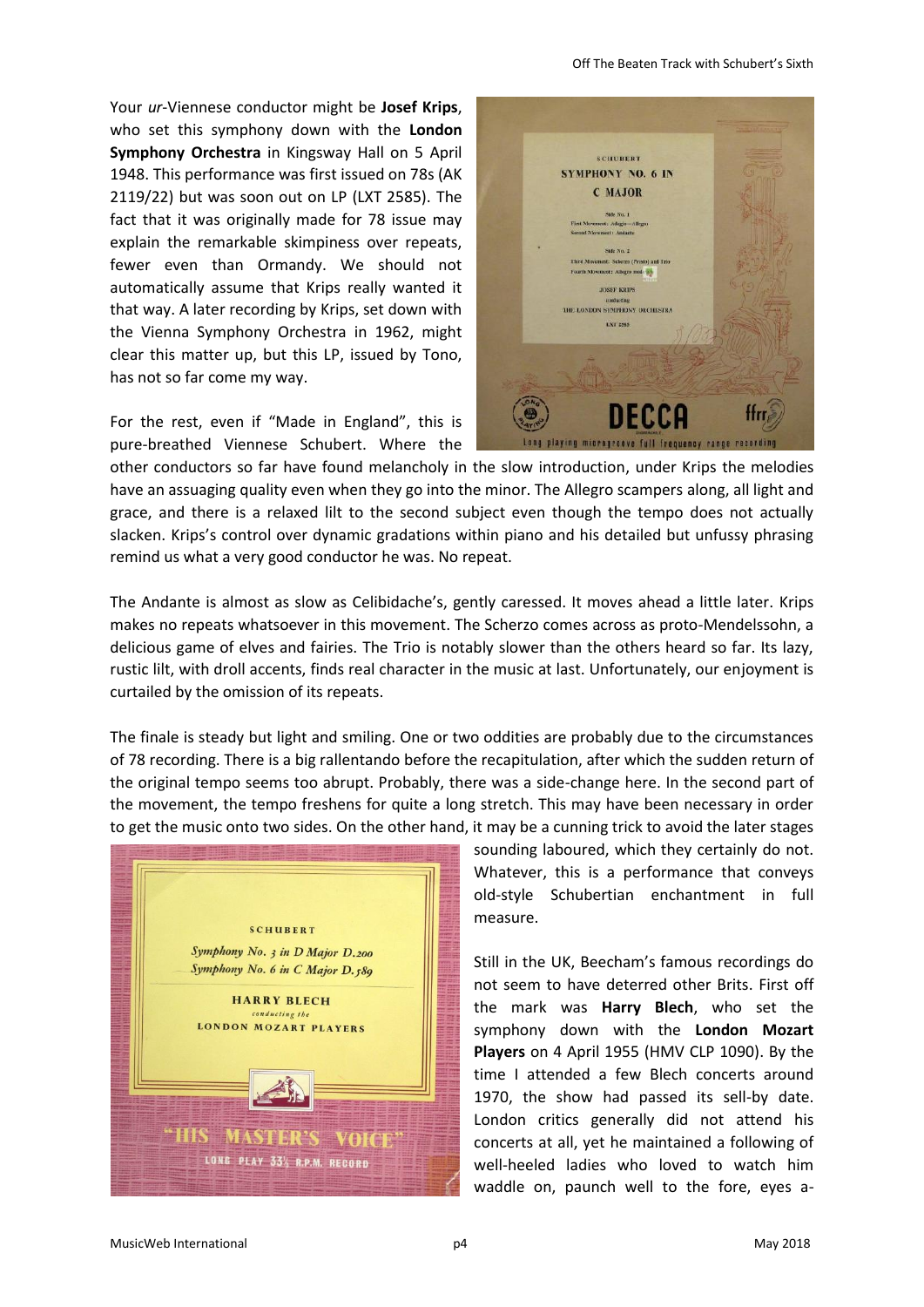twinkle, and who doted on his flamboyant gestures. It was a standing mystery in musical circles how an ensemble that, as anyone could see, was basically the English Chamber Orchestra with different front desks, at a time when the ECO itself might bid fair to be the finest group of its kind in the world, could become, under another name, such a free-wheeling, happy-go-lucky band. And yet the wellheeled ladies were not altogether wrong, because there was engaging character and bonhomie on display. And the London critics were ungenerous, for the London Mozart Players had been pioneers in the 1950s of small-band Haydn and Mozart and had tirelessly explored the less well-known works of these composers. As Harry Blech proudly pointed out when the time came to retire, they had done all the Mozart and Haydn symphonies in concert. I wonder if he was the first to do so?

Exploration of Beethoven and Schubert with a chamber orchestra, not to speak of original instruments, belonged to a later epoch. Blech stuck to the "lighter" Beethoven symphonies and early Schubert, of which he recorded nos. 3-6. In some ways, the LMP and the Naples Scarlatti Orchestra were parallel institutions, but, at least with Celibidache conducting in Naples, the fact that the forces are smaller is less evident. Hearing this after Krips, the thing that most strikes with Blech is the amount of piquant wind detail that gets through over the strings. That apart, in the first two movements, Blech's concept is very similar to Krips's. The introduction concentrates on warmth and songfulness while the Allegro is athletic and nimble. With only minimal relaxation, Blech manages to treat the second subject affectionately. No repeat.

Not a repeat in sight in the second movement either. Like Krips, Blech goes for a broad, heartfelt tempo with slight speeding up in the middle section. Blech is swift and ebullient in the scherzo, almost suggesting that of Beethoven's First Symphony, in the same key. He omits the second repeat, which even Krips gave. On the other hand, he gives the first repeat (only) in the Trio, which Krips omitted. He relaxes much less than Krips here. If you feel that Krips overdoes it – I love Krips's slower tempo – this may be your reason for preferring Blech. In the Finale Blech, like Krips, does all but the one longer repeat and takes a steady view, just slightly freshening to avoid ponderousness at the end. Good as Blech is, though, I do feel that Krips goes one stage further to provide enchantment.

**Yehudi Menuhin** went a little further than Blech down the road of small-band Schubert, recording a complete cycle with such a group in the late 1960s. The orchestra usually appears as the "Menuhin Festival Orchestra" but, as the original cover shows, nos. 2 and 6 were issued under the name of the **Bath Festival Orchestra** (HMV ASD 2343). I do not have an exact date, but this disc was reviewed in

Gramophone in February 1968. What seems to have happened is that Menuhin's relationship with the Bath Festival came unstuck – due to municipal unwillingness to support his operatic projects – during the making of the Schubert cycle, at which Menuhin walked out taking the orchestra with him. It continued to record for some years under its new name. For neatness, later packagings of the cycle have used the blanket description "Menuhin Festival Orchestra". Very much later, Menuhin returned to the cycle with the Sinfonia Varsavia. I have not heard this.

When a great instrumentalist takes up conducting, there is a temptation – not least on

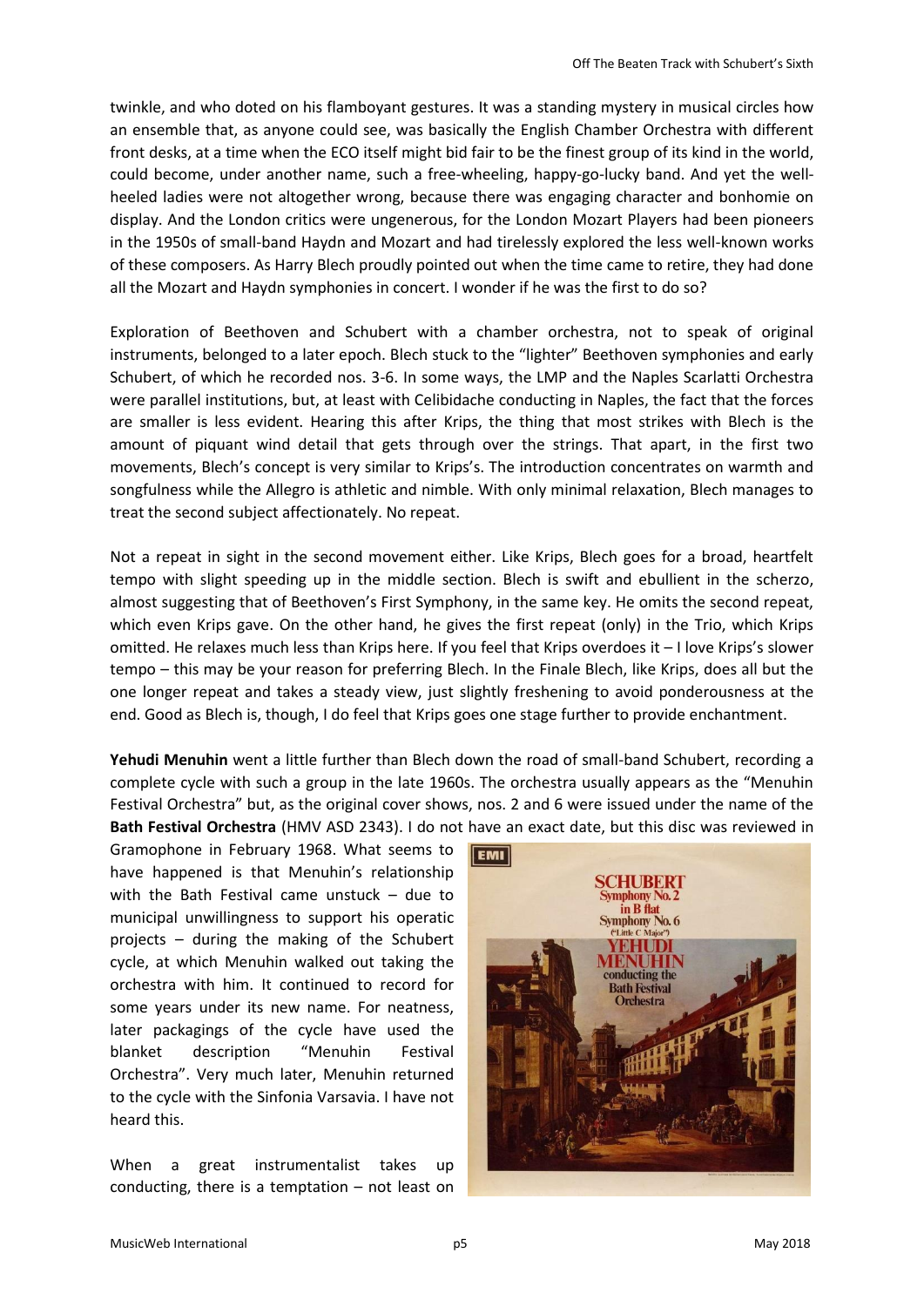the part of the great instrumentalist – to find in their work nuances and insights denied to mere "real" conductors. This is not really borne out here. The model at first remains that of Blech, but from the beginning there are small interventionist points – a leaning on staccatos, for example – that seem more mannered than insightful. The Allegro starts by scampering nicely, but as Menuhin intervenes to point the second subject the impetus flags as it did not under Blech and it does not entirely recover. The music "goes" quite nicely, but without the vitality that could come only from the rostrum. As many a conductor who is only half a conductor has discovered, it is quite easy to start an orchestra off at a challengingly brisk pace, but by about fifty bars in, things tend to settle into a compromise between what the conductor actually wanted and what the orchestra finds comfortable. The repeat is not played.

All repeats are given in the Andante but, without a Celibidache to guide the ear, I found it difficult to be as grateful in practice as I was in principle. This in spite of the fact that Menuhin takes about two minutes less. At the beginning he is almost as slow as Celibidache, but he forges ahead in the middle section and then, when the first theme comes back, instead of returning to the original tempo, as would be logical, he goes on at the tempo he has now reached. This, I venture to suggest, is a miscalculation he would not have made had he been playing instead of conducting.

Menuhin's Scherzo is lively without special features. His trio is slow in the Krips mould, but slogs rather. The second repeat of the Trio is omitted and I, for one, had had enough of it by then. Menuhin's Finale, though, is rather successful. You might feel that it emphasizes the Allegro part of the marking to the exclusion of the Moderato qualification, but if you want a lively, opera buffa conclusion, you would have to prefer this to Perlea, since Menuhin plays it all, repeats included, and keeps it light and buoyant. You might feel, even so, that Perlea's conducting of his abridged text has a sleight of hand and a mounting verve that only an experienced opera man could achieve.

I have not been able to hear the Sixth from the Classics for Pleasure cycle set down by Sir John Pritchard in the 1970s. A Schubert cycle by **Sir Charles Groves** and the **English Sinfonia** was part of an extensive series of recordings begun by this combination in the last years of Sir Charles's life, also including Haydn and Mozart. I do not have the exact dates, but I presume around 1990.

This is the first Schubert Sixth in our survey to have all repeats. Unless you are such a stickler for this that you refuse to choose except among "complete" versions, I am afraid the claims of this



performance are not very high. The English Sinfonia is proficient enough, but is not equal to the London Mozart Players in their heyday, nor does Sir Charles push them beyond their natural achievement, as Celibidache could in Naples. Little imprecisions – and they are only little – are frequent but would hardly matter if there were a more vital current behind the interpretation. As it is, the performance does not go beyond a generalized amiability. The first movement spins along nicely, but the enunciation of the first theme is not clear because the placing of the acciaccaturas has seemingly been left to fend for itself. The second subject busies along without much character. The *Andante* is kept on the move,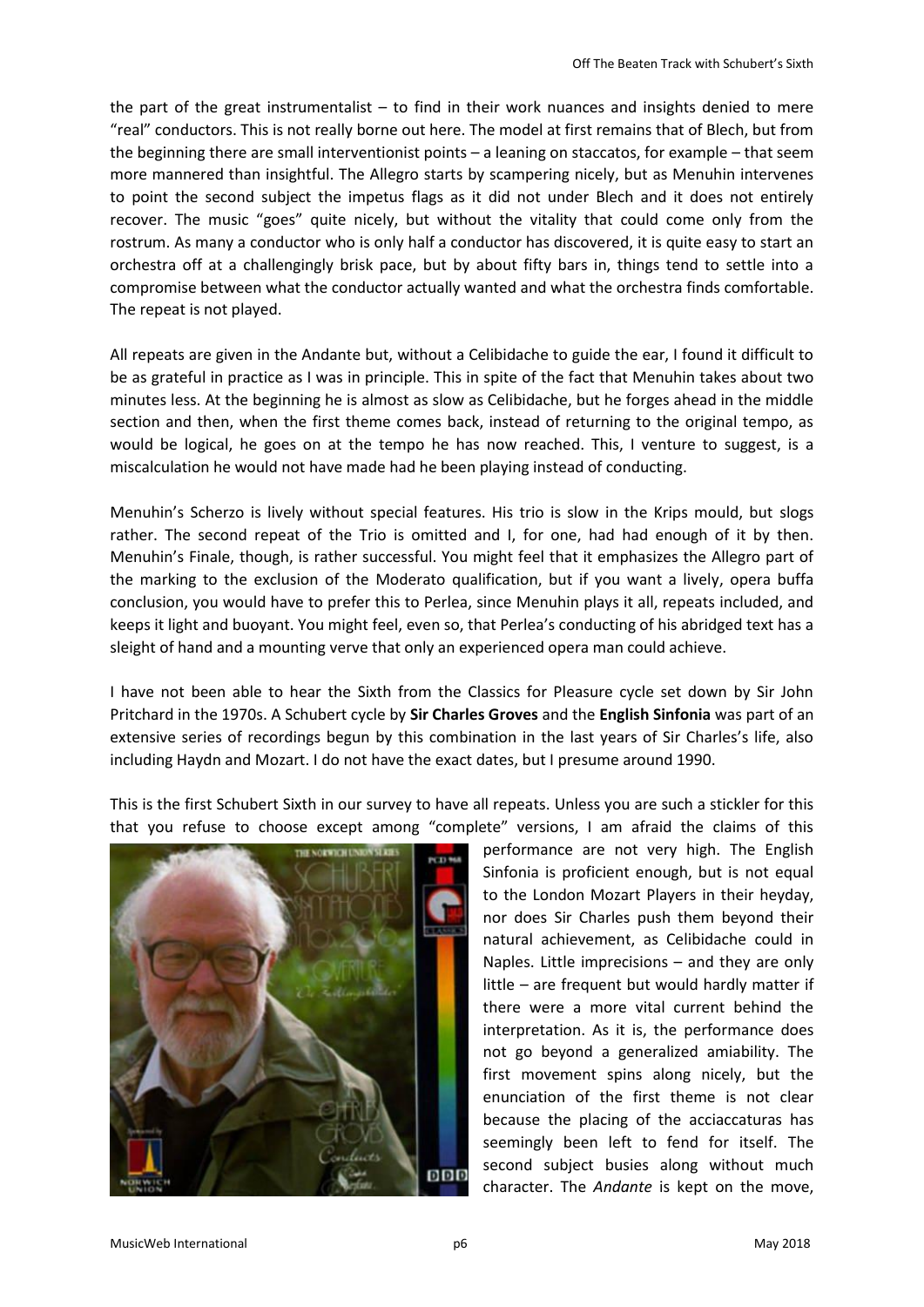thus avoiding the need to speed up in the middle. The *Scherzo* is jolly and bustling, with only a slight reduction of tempo for the *Trio*. The relaxed tempo for the *Allegro Moderato* Finale is theoretically ideal, but in reality it seemed a long haul. And there is the rub. Sir Charles set good tempi but, having sorted out the general style and mood of each movement, was seemingly content to recede into the background and let the players take over. I am sorry not to be more positive, since Sir Charles did much sterling work and left many records by which he is better remembered.

We leave this "English" section as we began, with the **London Symphony** playing under a distinguished guest, **Hans Schmidt-Isserstedt**. This was set down on 1 July 1958 as part of a small batch of recordings the German conductor made for Mercury (SR 90196). If Groves left me wondering if I had been listening to this symphony a bit too often for its own good, Schmidt-Isserstedt made me think I'd hardly heard it at all. Right from the start, there is a ruggedness, a sense of implicit drama, that none of the versions heard so far had provided. The *Allegro* is punchy, terse, rather in the manner of Beethoven's Second. The music can take it. Schmidt-Isserstedt has an interesting solution to the coda. The "*Più moto*" section is fast and brilliant. Then, he extends the pause dramatically and plays the last page at his original tempo. Schubert gave no indication that the "*Più moto*" does not continue after the pause, yet Schmidt-Isserstedt could have argued that this is implicit, since the music of the final page is similar to that of the beginning. It is certainly effective. The repeat is not played.

Beautiful though the *Andante* may sound played as a leisurely four-in-the-bar, especially when there is a Celibidache to preside over it, Schubert actually indicates two-in-a-bar. Schmidt-Isserstedt keeps it on the move at a purposeful though gentle strut. He makes it completely convincing. The middle section becomes urgent and dramatic at this speed. Again, few repeats.

The Scherzo is steadier than most, but in place of a bucolic dance we get a thrusting Beethovenian Scherzo. The tempo is about that usually adopted for that of Beethoven's Seventh Symphony, and this may well be Schmidt-Isserstedt's point of comparison, for he adopts a slowish tempo for the Trio, evoking a yodelling effect not far removed from that of the Beethoven. He omits the second repeat in the Trio.



In the Finale, he takes the *Moderato* part of the marking very seriously, but keeps it alive with sharp rhythmic pointing in the accompanying figures. Will the Coda sound ponderous at this tempo? Schmidt-Isserstedt has the answer ready – he plays the finale pages in a swifter tempo. Not so fast, though, as to make a meaningless, barnstorming finale. For me, it makes a perfect close. I have to admit, though that the change of tempo is not marked. All except the longer repeat are given.

I found this performance a revelation, presenting the symphony – and Schmidt-Isserstedt himself – under a new light. I had not associated this conductor with original or challenging interpretations. The common view would have it that he was a well-read Kapellmeister. Well, as I found in my article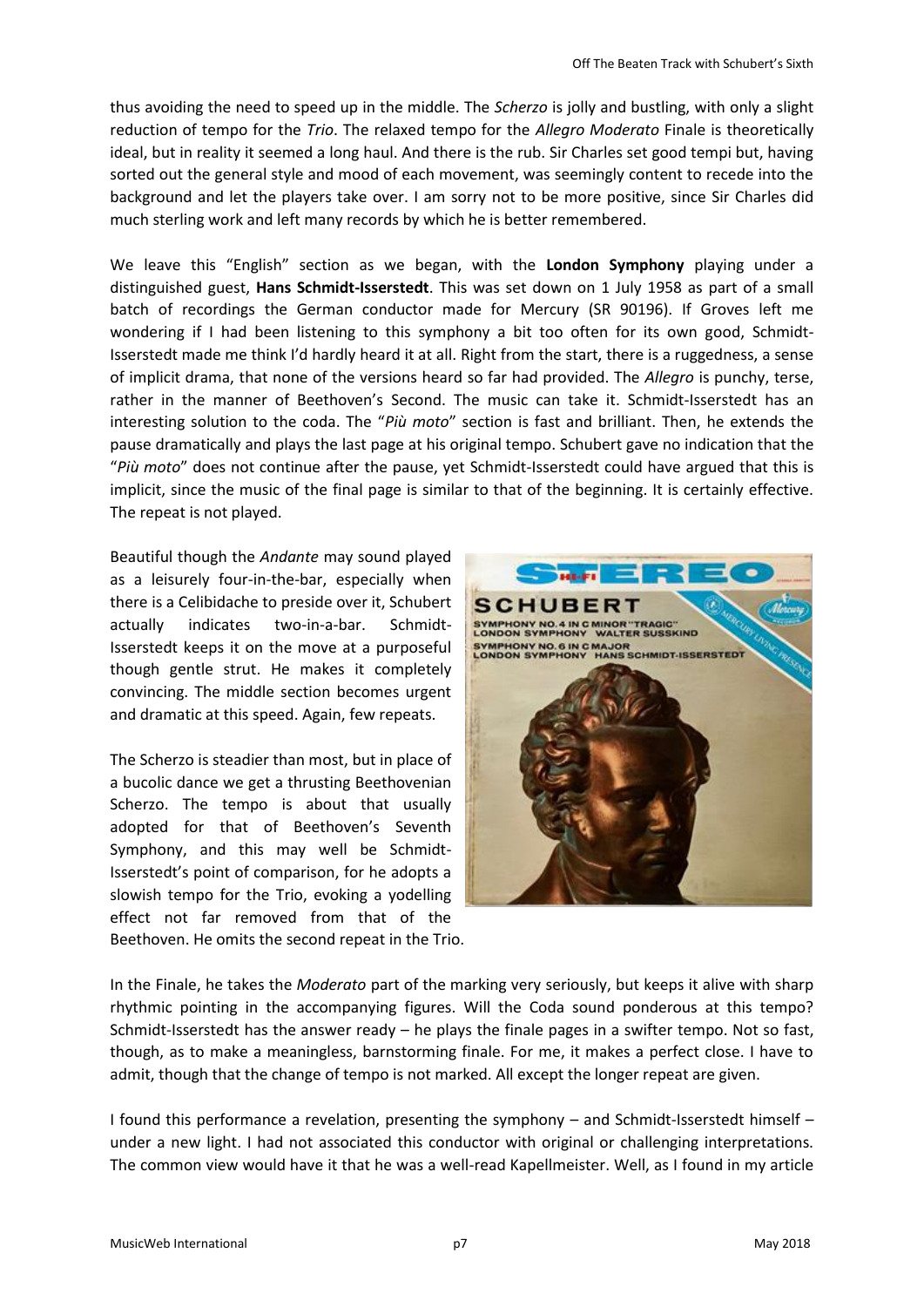on Bruckner's Sixth Symphony, where Keilberth was up there with Horenstein and way above the blazoned Klemperer, Kapellmeisters can spring surprises.

So what about **Joseph Keilberth** himself, who set this symphony down with the **Bamberg Symphony Orchestra** on 4 February 1954 (Telefunken LGM 65026)?



In the first movement, the concept is very similar to Schmidt-Isserstedt's. There is less orchestral refinement but a fine ebullience. At the end, Keilberth does something similar to Schmidt-Isserstedt – that is to say, he returns to his original tempo after the pause before the final page. However, in his case the difference between the two tempi is not so great, so the effect is less dramatic. No repeat.

Keilberth is a little more relaxed than Schmidt-Isserstedt in the Andante, while still maintaining a certain perky strut. His slower tempo allows him to take a more lyrical view of the middle section. Precious few repeats.

Keilberth, like Schmidt-Isserstedt, gives the Scherzo Beethovenian treatment, but relaxes far less for the Trio. He omits the second repeats in both the Scherzo and the Trio. His Finale is a little brisker than Schmidt-Isserstedt's, but not so much as to suggest he is ignoring the Moderato marking. It is jaunty, even punchy, and manages a good conclusion without increasing the speed. All but the longer repeat are played. A combination of close recording and, I fear, a lesser degree of orchestral finesse, means that the faster string passages all through are played with crisp articulation but without the delicate shading we get from the LSO. I would probably have enjoyed this more if I had not heard the Schmidt-Isserstedt beforehand. It presents a similarly tough view, but without quite the same rigour and conviction.

While with the **Bamberg Symphony Orchestra**, we might have a look at a version issued in 1956 on Vox PL 10240. The conductor, **Marcel Couraud**, is one of the few French artists in this survey, though Alain Lombard did make a Schubert cycle with a Swiss orchestra.

The name of Couraud may bring a smile of reminiscence to the lips of those who sought out bargains in the 1960s, since he conducted a well-regarded set of Brandenburgs, issued on Fontana. In truth, his reputation was mostly made as a choral trainer specializing in contemporary music. I presume his best work is to be sought there. He does not reveal any special sympathy with Schubert. After a

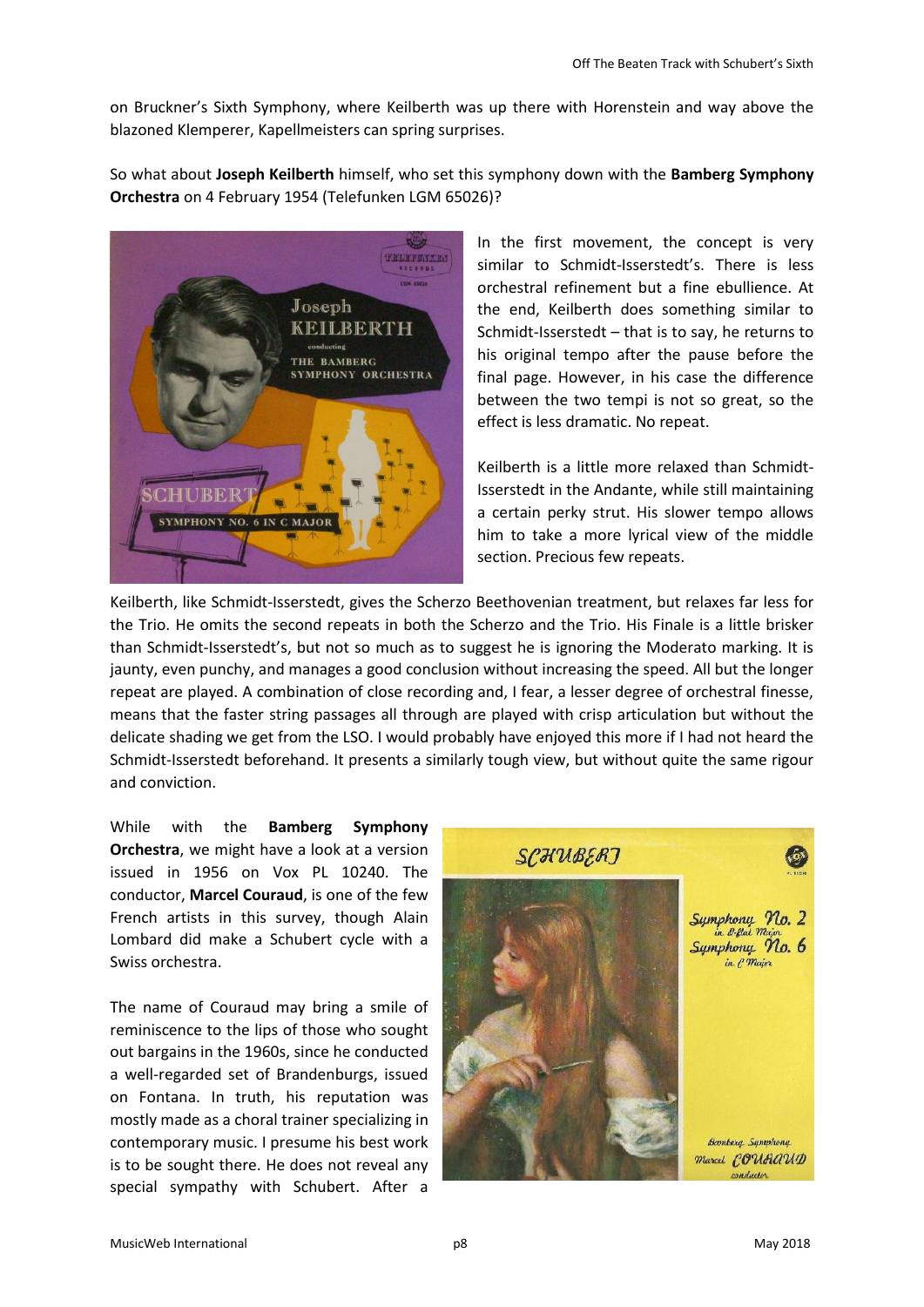dignified introduction, the first movement tears away faster than any other heard till now, so fast that he has to yield here and there. At first, I found it rather stimulating, but after a time it seemed too one-sided a view, with too many felicities in the writing brushed under the carpet. No repeat.

The second movement is fairly swift and keeps the middle section jaunty rather than dramatic. Curiously, Couraud makes the long repeat in the first section, which is more often than not omitted, but drops several repeats later. The Scherzo is frenetically fast, with very little slackening for the Trio. In this movement, Couraud plays all repeats. In the Finale, he omits the short repeat of the opening section, which practically everybody else includes. This is his most successful movement, the tempo brisk but not to the extent of negating the Moderato marking, the mood relaxed but perky. At the end he makes an accelerando. Not a sudden change of tempo, as Schmidt-Isserstedt did, but a gradual increase over the last few pages. Unfortunately, the YouTube offering on which I have had to depend breaks off on the last page, so I cannot say whether Couraud accelerated further, or whether he had reached his maximum tempo by then. Either way, he courts vulgarity in a way Schmidt-Isserstedt did not.



I have discussed chamber orchestra performances from Italy and the UK. Germany, obviously, had several chamber orchestras as well. One of these, the **Saar Chamber Orchestra**, achieved a good reputation in the 1960s for its LPs, mostly of baroque repertoire, available in the UK on the Nonesuch label and always under the direction of its founder, **Karl Ristenpart**. Their performance of Schubert's Sixth Symphony was set down for Les Discophiles Français (DF 118) on 27 August 1954.

It is becoming a pattern in this survey that, just as I am beginning to wonder if it is time I took a rest from listening to this symphony, along

comes a performance that clears my mind. After a fairly spacious introduction, Ristenpart sets out at a steady tempo similar to Schmidt-Isserstedt's. The effect is quite different, though, for Ristenpart completely avoids drama in favour of a springy, early morning feeling. He has staccatos played very short and then second subject simply clucks with delight. As with Blech, the wind are more prominent than usual. There are some fine players among the Saar wind principals and Ristenpart allows them a certain freedom to express themselves. No repeat.

This pure delight continues. The Andante is among the slower ones and, unlike some others who start at a similar tempo, Ristenpart makes no attempt to move on in the middle section. But with sharp pointing and springy rhythms, he maintains the feeling of a pleasant country amble. He makes the repeat in the first section, but drops one later on.

The Scherzo is steady, again close in tempo to Schmidt-Isserstedt. Ristenpart does not attempt Schmidt-Isserstedt's Beethovenian drive. This, in his hands, is fresh, bright-eyed, young man's music. He makes no pause before the Trio – he is the first in this survey not to do so – and slackens his tempo only minimally. The result is delightful, inducing the reflection that this Trio sounds at its best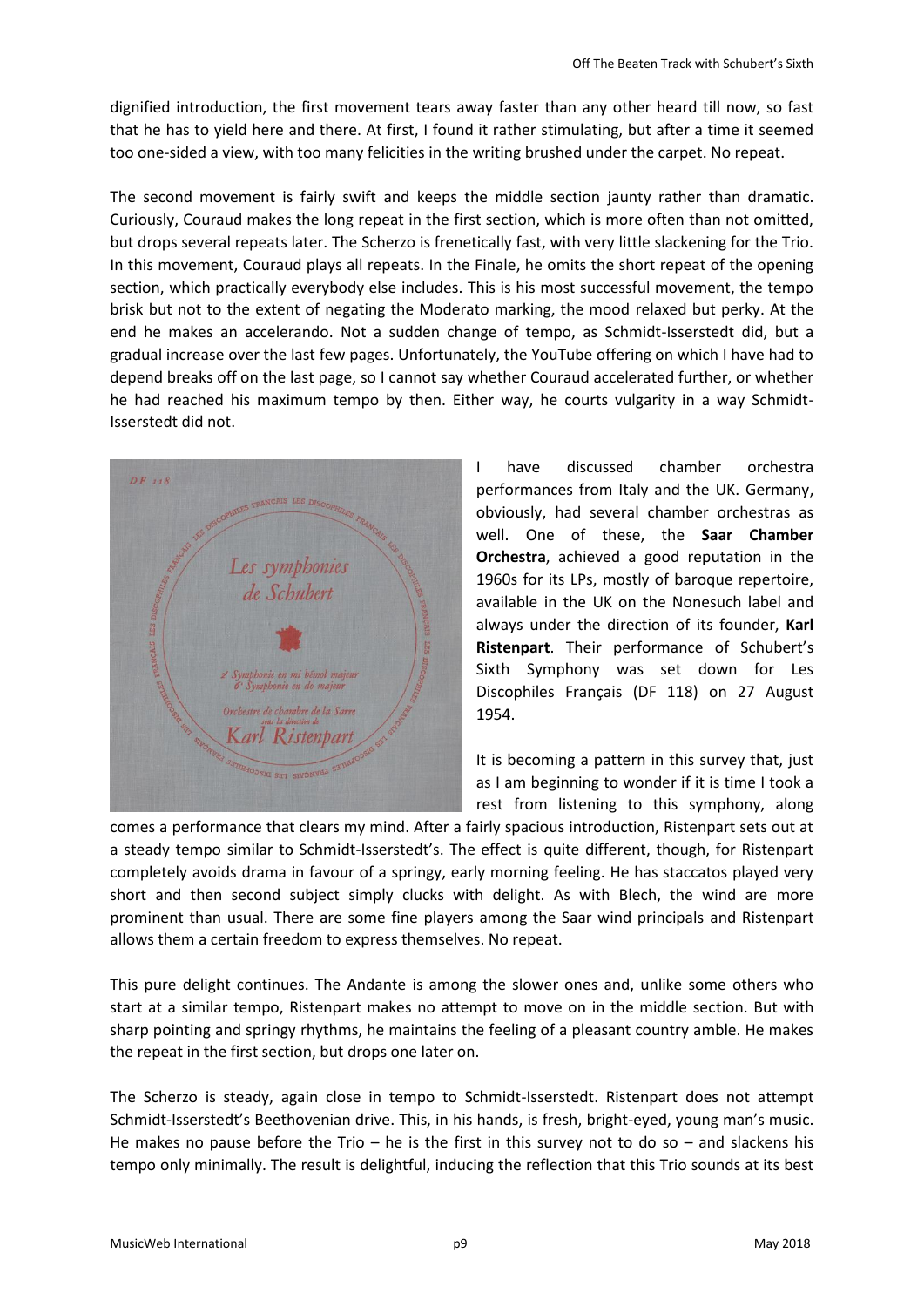either at a swift dancing tempo or at a gentle yodelling one. At a middle-way tempo it seems to say very little. Ristenpart makes all repeats here.

The Finale – also with all repeats – is steady but alert. It should have you nodding your head to the rhythm. Ristenpart makes no accelerando at the end, just a very slight tightening that avoids any risk of ponderousness. For a youthful, feel-good performance, you could hardly do better.

Another celebrated German chamber orchestra was that of Stuttgart, which made numerous recordings under its founder **Karl Münchinger**. For Schubert's first six symphonies, however, the orchestra was the **Vienna Philharmonic**. No. 6 was set down on 22 February 1965 (Decca SXL 6186). This is the second version in this survey to include all repeats. If this is your bottom line, you would certainly do better with Münchinger than with Groves. The main reason for this is, quite simply, the Vienna Philharmonic. If this sounds disrespectful towards Münchinger, I have to add that I can quite see why the VPO were happy for him to conduct them. He had at least the wit to realize how they felt the music and let them play it



that way. It is a pity we cannot also hear Münchinger conducting it with his own Stuttgart orchestra for comparison, for the impression is as if Ristenpart's interpretation had been transferred to an orchestra that did not need to have it spelt out to them. After a very spacious introduction, the first movement dances away very nicely. In place of Ristenpart's sense of new discovery, there is a feeling of pleasurable rediscovery.

In the second movement, which Münchinger takes a gently strolling tempo. What I found myself increasingly noticing was the way accompanying figures are sprung, providing a nice, and definitely Viennese, lilt to the music. In the Scherzo, too, the VPO's specifics come to the fore in the placing of the sforzandos. They are not jabbed at, as might be suitable for a Beethoven scherzo, their placing rather suggests some kind of dance figure that they have known all their lives. Like Ristenpart, Münchinger makes no pause before the Trio and slackens his tempo only slightly. The Finale is steady and is brought alive by the VPO's rhythms – notably in the lower strings' dotted figure accompanying the carolling wind theme.

I find this performance has a rather nice aftertaste. Between hearing it and writing about it, I found myself thinking about it – favourably – rather a lot. I still regret that we cannot hear the VPO under a true-Viennese conductor like Walter or Krauss who might have challenged them to higher things while still sharing their natural feeling for the music. Still, we must be grateful to Münchinger for tapping this natural feeling so effectively.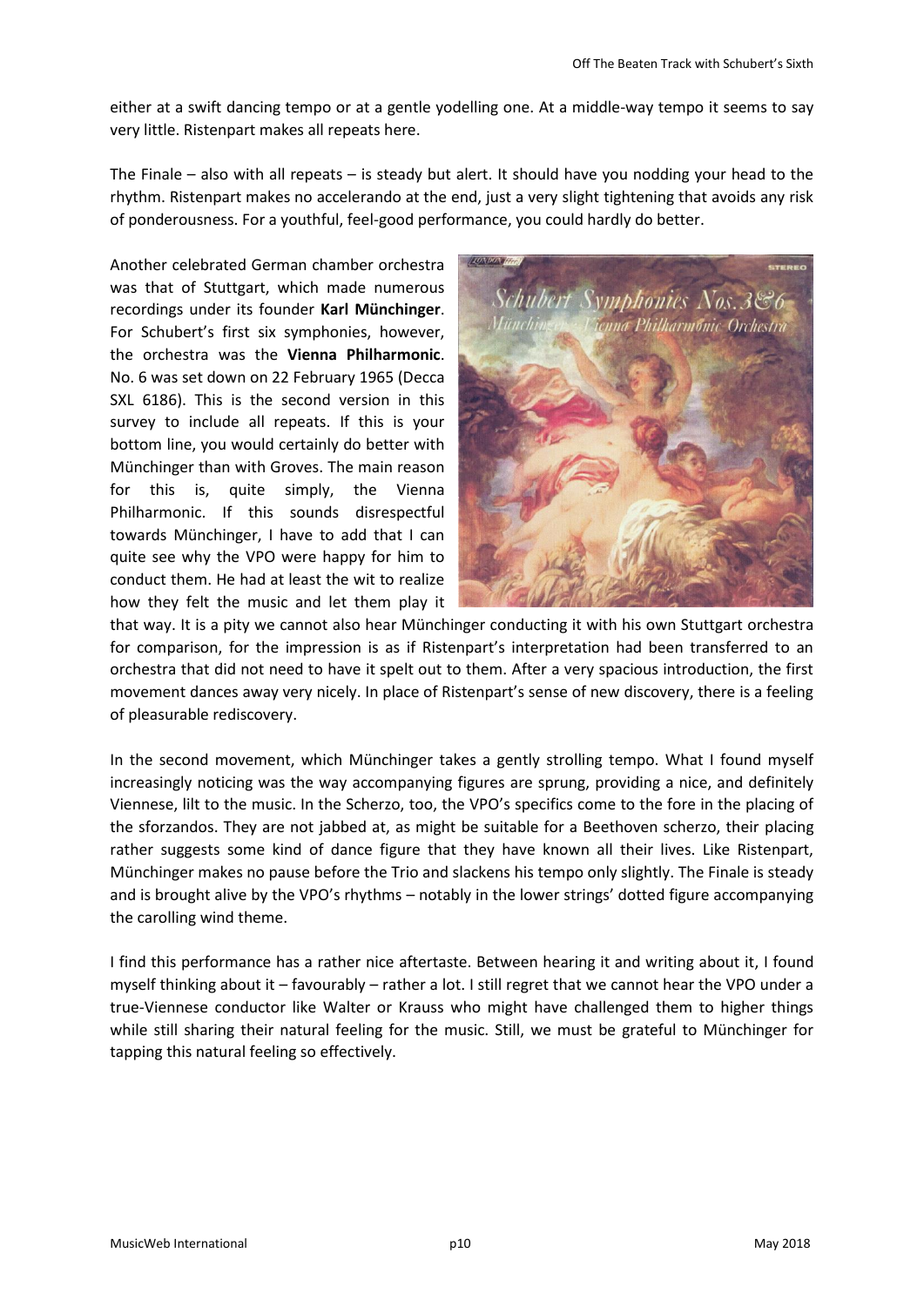

hurried complete performance.

A more individual conductor, certainly, was **Peter Maag**, though the jury is still out as to whether he was really a free spirit or just plain erratic. He recorded a Schubert cycle with the **Philharmonia Hungarica** for Vox in 1969 (issued on Turnabout TV 34334-38). There is not a lot to enthuse over in this Sixth.

In terms of repeats, he is fairly but not invariably draconian. No first movement repeat, only one small repeat in the Andante, all repeats in the Scherzo and Trio and then, incredibly, none at all in the Finale, not even the tiny four-bar units, the repetition of which is surely part of the phrase structure. In spite of all this, he is only a minute shorter than Münchinger's by no means

This would not matter if what was left was done supremely well. It is, you will have gathered, on the slow side. I found Münchinger's introduction the slowest so far, but this is slower still. Frankly, here, and elsewhere in the first three movements, the phrases tend to lie side by side instead of building up into an ongoing discourse. Some of the individual phrases are nicely turned and Maag brings out some countermelodies that do not usually register, but the stiff-limbed overall rhythms have a deadening effect. The Finale is considerably better, swinging along at a good tempo, but it is hardly superior to quite a few others. The orchestra has some tuning problems that might have been sorted out for a recording.

Maag was very proud of his early association with Furtwängler. Another conductor who has sometimes been compared with Furtwängler is **Rafael Kubelík**. The comparison is based more on his inspirational approach than on real similarities, since his orchestral textures were invariably much more bass-light than Furtwängler's and he was less prone to dawdle in transitions. The similarity, if any, lay in his ability to surge forward euphorically within a tempo that was not actually particularly fast.

To the best of my knowledge, Kubelík's official Schubert symphony recordings are limited to nos. 3, 4, 8 and 9. A live performance of no. 6 from 1965 seems to have been issued, but the version I have heard dates from 22 June 1978. The orchestra for both is Kubelík's own **Bavarian Radio Symphony Orchestra**. The 1978 performance is available only on a members-only site. It certainly deserves an official issue. This same site also has a performance from 1971.

If I say the performance is full-scale – all repeats – and full-blooded, I do not wish to suggest that is bloated or heavy-textured. It is full-blooded in the way that Kubelík's very fine recording of Beethoven's Fourth Symphony is full-blooded. That is to say, textures are luminous and the orchestration is not made to sound any bigger than it is, but the performance is borne forward on a tide of feeling. There is no risk, as with Maag, that relatively slow tempi might result in the phrases sitting side by side. Right from the introduction, the ear is led irresistibly on and on. The sheer fullness ends up by making it seem swifter than it really is, though Kubelík does move on a little in the middle part of the Andante. On the other hand, he relaxes a little in second subject territory in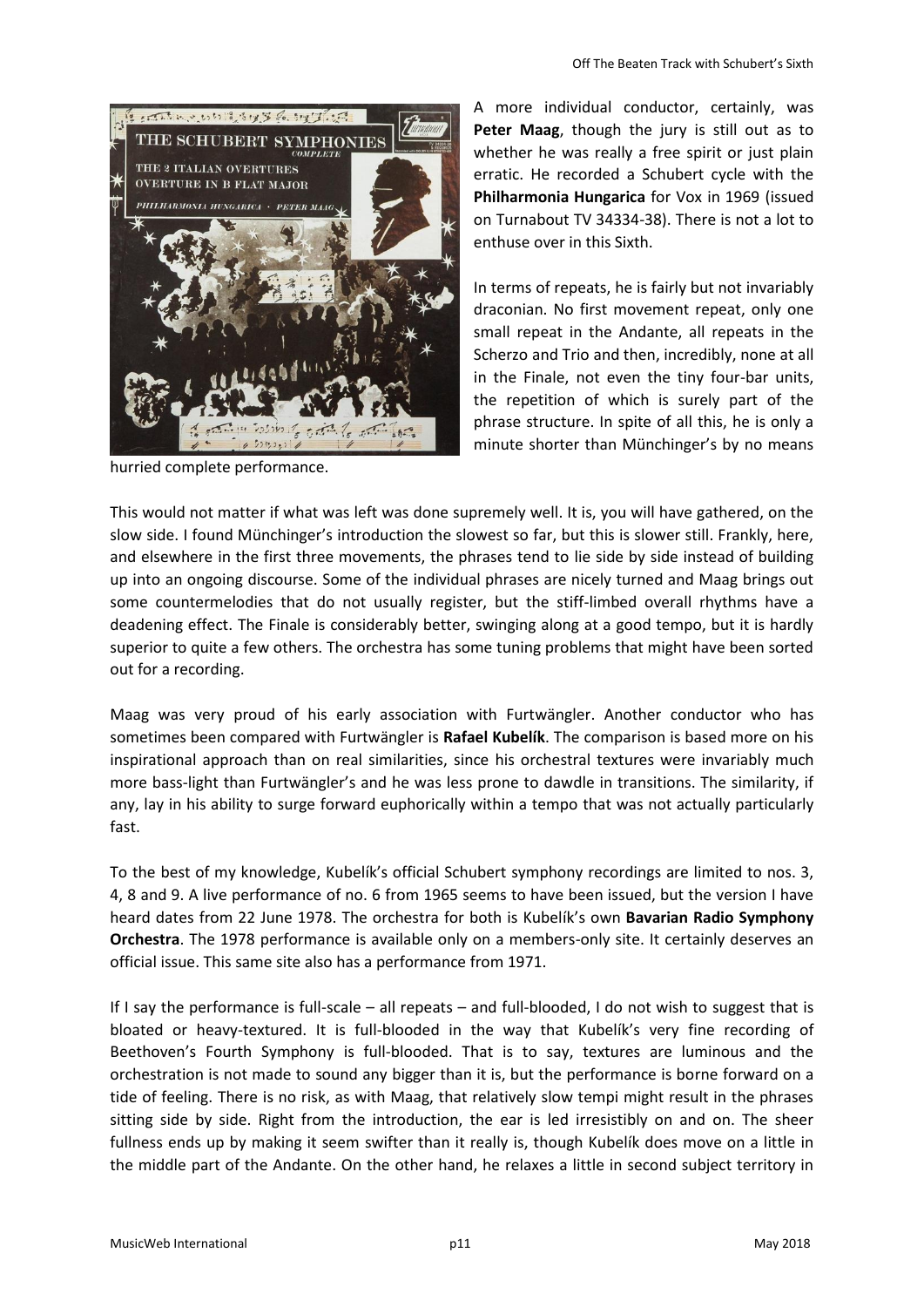the first movement, without losing his way. He also gives the lie to my thesis that the Trio needs to be either nearly up to tempo or else slow and yodelling. A midway tempo works for him.

Where he courts controversy is in the Finale. He sets out at a far slower tempo than any heard so far, hardly more than an Andante. Here we are in Beecham territory, and this is one Beecham performance that does not convince everyone. It is beautifully sprung, it sounds lovely, but will it stay the course? In fact, with the arrival of the forte, fanfare-like music, Kubelík moves to a faster tempo – pretty well the "normal" one. He goes back to the first tempo for the dottedrhythm theme, which is delightfully pointed, then moves on again, then back for the recapitulation and so on. In short, he alternates between two tempi – the sort of thing Furtwängler might have done. It could have been a risky procedure and no doubt it is theoretically "wrong". I should not like to hear



another conductor doing it the same way, not as a result of inner discovery, but because "Kubelík did it like that". But there it is. As Kubelík did it, it sounds marvellous.

Over and above any attempt to analyse what Kubelík did, I have to record my personal reactions. Here I was, listening to this "minor" Schubert symphony for the fourteenth time in fourteen days, and only the evening before had I come up against one of those performances that made me wonder if it was not time to take a rest. And now, suddenly, I was moved, bowled over, by the human dimensions, by the sheer glory of this music. I do hope it can be made available for everyone to hear.



Another conductor who could be expected to guide the ear forward is **Eduard van Beinum**, who set this symphony down with the **Concertgebouw Orchestra of Amsterdam** on 21 May 1957 (Philips L 09002 L). His mission appears to be to demonstrate that this "Little C major" is not really so little after all. He finds in it a grandeur and an urgency that come within hailing distance of the "Great C major" – indeed, he makes it all sound much more like a preview of this latter than like a humble offering at the shrine of Haydn and Mozart, or even Beethoven. Without being exceptionally fast, he is vital in the first movement, with some relaxation in second subject territory. His Andante is fairly swift and is notable for its songfulness rather than any elegant grace. The forte passages in

the middle section have eruptive force. The Scherzo and Trio – the latter only slightly slower – are borne along on a strong current. The Finale is steady enough to take account of the Moderato marking but nevertheless strides along very purposefully, with eruptive force again in the forte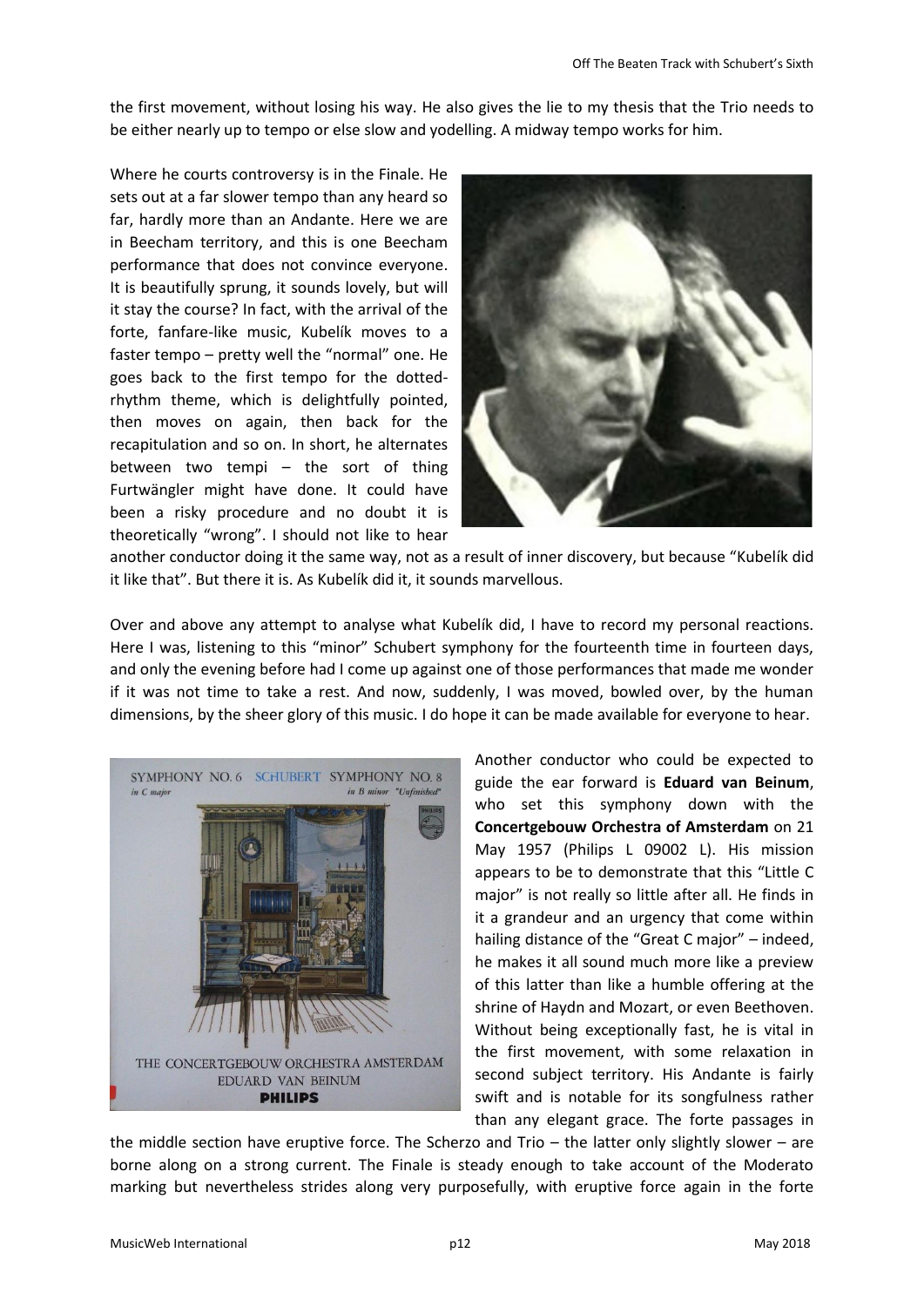passages and more grandeur at the end than you would think could be extracted from the slender instrumentation. He plays all repeats except that of the first movement.

I should point out, since otherwise some reader might gleefully do so, that almost fifteen years ago, I [reviewed](http://www.musicweb-international.com/classrev/2003/Jun03/Beinum.htm) the volume of the Great Conductors series dedicated to Van Beinum. This symphony was included. I quote my words:

*In certain moments – the coda of the first movement or the stronger passages of the second – the Schubert symphony has a rude vigour which grabs the attention, and yet I had to admit I was not enjoying it very much. For one thing, the dotted rhythms in the first movement are not always carefully articulated and the ensemble is not more than 90% in the scherzo, but one can gloss over worse than this if the spirit is right. No, listen carefully to the accompanying figures and you will find that every first beat in the inevitable four-bar phrases which lie behind the symphonic thinking of early Schubert is deadeningly equal, with the result that the performance, for all its superficial energy, slogs instead of achieving buoyancy.*

*Hard words? Perhaps, but I am not being asked to pronounce on whether this would be an acceptable bargain version of Schubert 6 (on the whole it would if you don't mind the 1950s mono sound); I am being asked to judge whether this compilation makes an adequate case for considering Eduard van Beinum among the "Great Conductors of the 20th Century" and I have to say that, taking into account the superb quality of the orchestra he had to work with, he doesn't even appear in this instance to be a particularly good one.*

The world tends to look different fifteen years on. I can only say that, by focussing on this single symphony and hearing it in many different interpretations, I have become more receptive of the different conductors' viewpoints. You do not get easy-going Viennese charm from Van Beinum, but his "rude vigour", his demonstration that this "Little C major" was a stepping-stone towards the "Great C major", seem good enough reasons to put him among the versions that count.

I finish with a small group of recordings by conductors with a strong mission towards contemporary music and well known for their inclination to interpret the classics in the light of what they may mean for modern musicians here and now, as opposed to stylistic recreations.

**Hermann Scherchen's** recording, with the **Vienna State Opera Orchestra**, was issued on Parliament 141 and Supraphon LPV 196. I do not have a date, but it appeared in WERM third edition, so 1954 or 1955 seem likely. Scherchen goes much further than Van Beinum down the road of grandeur and drama. Rather than suggesting a preview of the "Great C major", though, he creates a resplendent edifice that is unique to itself. This is a large-scale performance in everything but the repeats – none in the first movement, only the first in the Andante, no second repeats in the Scherzo or Trio, the Finale complete except for the second repeat in the opening section. He takes longer over what is left than does Münchinger with all repeats.

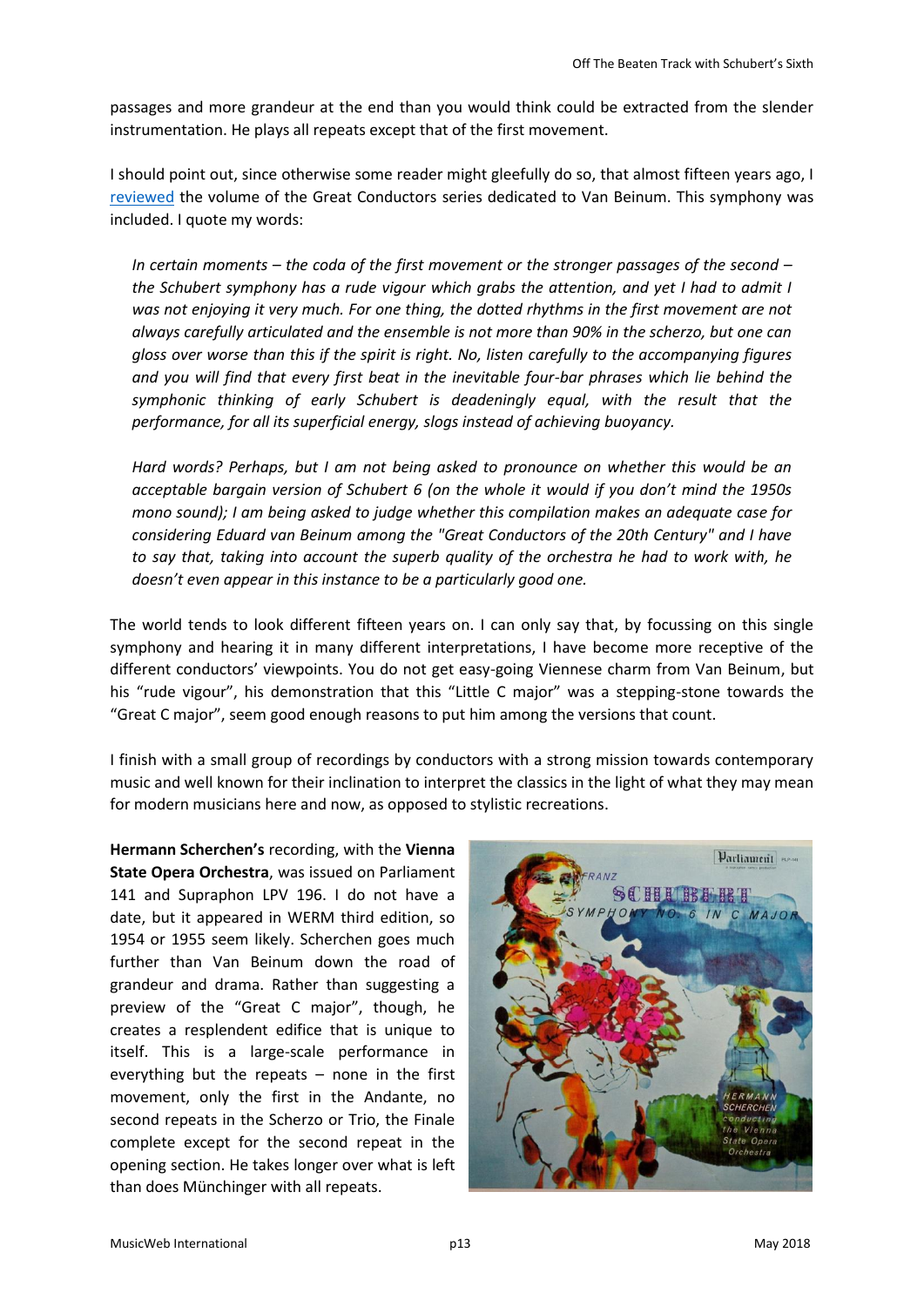Scherchen finds a wider range of moods in the introduction than many do in the whole work. His slowish Allegro is actually very delicate in the soft passages, but it is the biting attack of the fortes that remains in the mind. Very often, throughout this performance, I thought, not of Schubertian innocence, but a sort of post-Mahlerian nightmare-like distortion of it. The second movement very broad indeed, the main theme having almost an epic quality. The tempo is held rigidly through the middle section and, as the principal theme comes back, there is a remarkably imaginative touch. For the bold fanfare that precedes it, Scherchen has the timpani thunder out the triplet rhythms on its own, or else cuts back the trumpets and horns to the extent that it amounts to the same thing. Then, the repeated-note triplets that are inserted as a variation do not sound decorative, they suggest that the theme is troubled by memories of what has come before. This is an insight that conductors might try introducing into "normal" performances.

The Scherzo is slow and deliberate – about the tempo that is normally taken for that in Beethoven's Fifth Symphony. The Trio is slow with fierce accents – no attempts at a Landler here. The Finale is about as slow as Kubelík – but Scherchen sticks to it implacably and grimly. The dotted rhythm theme sounds a bit like the Nazi soldiers' march in Shostakovich's "Leningrad" symphony.

I often get the idea that Scherchen's idea in classical music was to do it as "wrong" as possible, but with such immense conviction and creative force as to have you thinking, while it lasts, that it is "right". I cannot really suppose Schubert imagined the music sounding like this but who knows, he might have felt flattered that somebody took the trouble to make such a magnificently powerful statement out of his youthful charmer. If you are not familiar with Scherchen's work, you should be warned that precision was not a high priority, and the Vienna State Opera Orchestra, theoretically the Vienna Philharmonic, certainly do not provide it.

**Ernest Bour** is described as a French conductor, though his native town, Thionville, was under Germany when he was born there in 1913. His studies in Strasbourg under Fritz Münch and Scherchen define him further as a Frenchman from this uneasy border area that has changed hands several times over history. He is best remembered, moreover, as Hans Rosbaud's successor as conductor of the South-West German Radio Symphony Orchestra of Baden-Baden, a post he held from 1964 to 1979. Like Rosbaud – who unfortunately does not seem to have left a recording of this symphony – he was a dedicated exponent of contemporary music and his recording of Ligeti's *Atmosphères* was used for the soundtrack of *2001: A Space Odyssey*. He did not record widely, but collectors have been seeking him out, not least in classical repertoire. Of the Schubert symphonies, only the Third is apparently missing. If you want to see him at work, there is a video on YouTube of



him conducting the *Unfinished* with clear, unfussy gestures. A broadcast performance of the Sixth, with the **South-West German Radio Symphony Orchestra**, is dated 5 June 1972.

Coming after Scherchen, this was like a breath of fresh mountain air. On this showing, Bour was a non-interventionist interpreter, dedicated to keeping things clear and lively. The first movement fizzes along, only just managing not to make the second subject sound uncomfortable at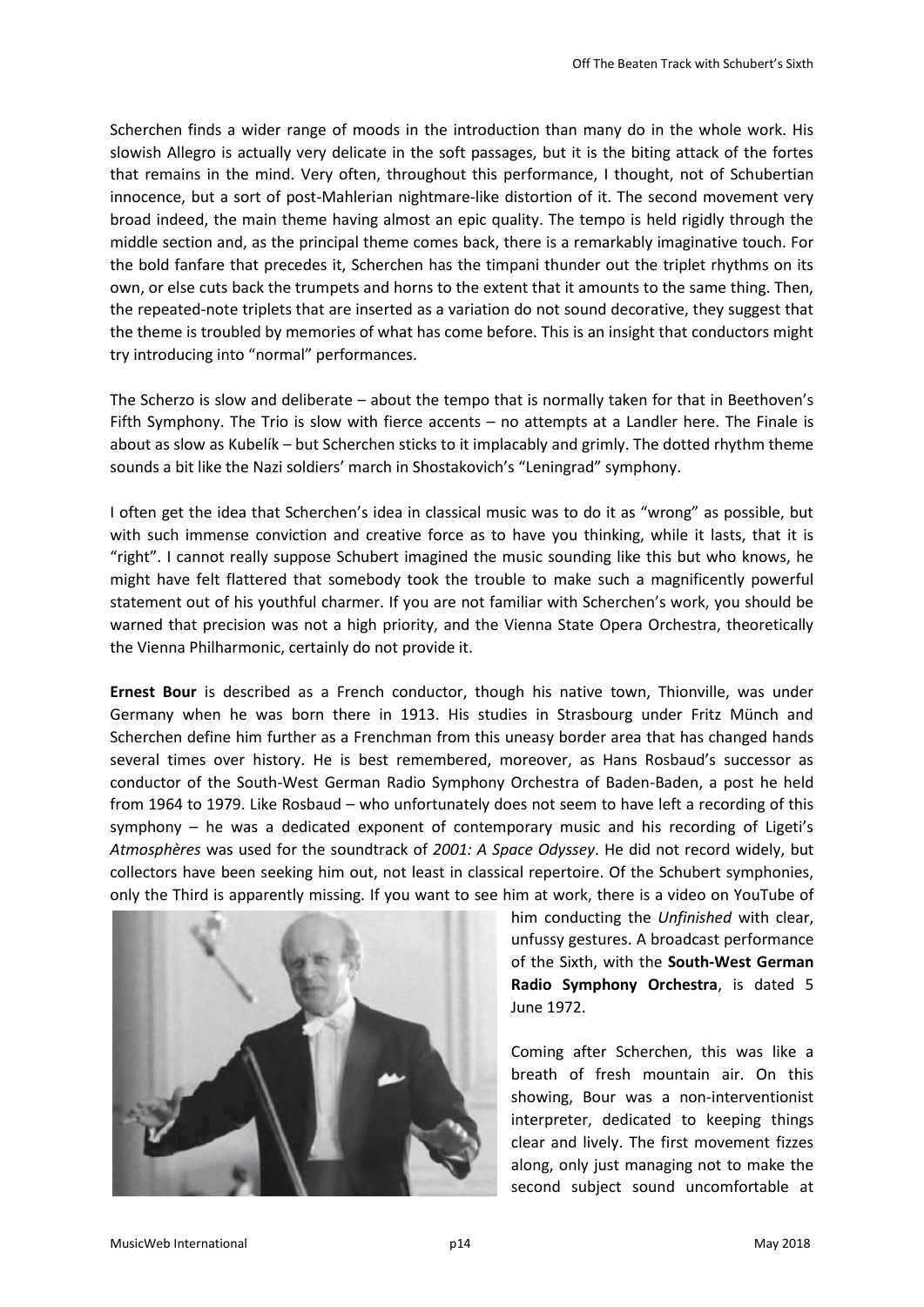this swift speed. No repeat. The *Andante* is nicely songful, vigorous in the middle section without attempting drama. Only shorter repeats are taken. The Scherzo is fairly steady, though lively enough, the Trio quite swift. Second repeats are dropped from both. The Finale is the swiftest I have encountered yet, emphasizing the Rossini influence and suggesting a *perpetuum mobile*. This seems to ignore completely the *Moderato* marking but Bour manages to make it sound not too breathless. The second repeat in the first section is missing. This is not a version that scales the heights, but if you want a straightforward, lively performance with a brisk finale, it could be the one for you.

I started this survey in the USA, with Ormandy and the Philadelphia as unexpected Schubertians. I end by going to Cleveland for a more unlikely Schubertian still – **Pierre Boulez**. Boulez' interest in Schubert seems to have passed beneath the radar of his recording companies. Or perhaps they were aware of it and hoped he would not press the point. Collectors have entered the fray and versions of all the completed symphonies have been found – no "Unfinished" seems to have shown up. The Sixth was given by the **Cleveland Orchestra** on 9 November 1967.

Given the cool precision with which Boulez was wont to invest 20<sup>th</sup> century music, it is disarming to hear the symphony open with Furtwängler-style attempts to get the first two chords vaguely together. There is also a notable muddle as the principal



theme of the Andante returns. On the other hand, Boulez' ear ensures that instrumental exchanges and countermelodies are perhaps clearer than in any other version. There is also no suggestion, in the first movement, that each instrumentalist has been left to interpret the acciaccaturas in their own way. In general, Boulez is closer to Bour than anyone else in a fresh, non-interventionist approach. The first movement goes at a nice, sprightly but not over-driven tempo, and he relaxes slightly for the second subject, which Bour did not. No repeat.

Only one small repeat in the *Andante*. He starts at a moderate-to-slow tempo, but perhaps the orchestra had misinterpreted him, since he soon settles into a faster one, the middle section bowling along quite swiftly. The Scherzo is swift but sprightly, the Trio relatively slow. Here and in the Finale, he plays all repeats. The Finale not as swift as Bour's, but is taut and purposeful.

This recording sounds as if it was made off-air on a fairly modest cassette recorder. One is grateful to hear it, but I doubt if Boulez had actually employed such a narrow range of dynamics – nothing sounds below mezzo forte, and my perception of the performance might have been more favourable if I had heard it in better sound. All the same, I find no particular insights and, for a fresh, noninterventionist approach, I would prefer Bour. Possibly Boulez believed – Stravinsky would certainly have agreed with him – that this sort of music is not proper fodder for conductors' personal insights anyway.

I am increasingly uncertain about what constitutes a "great" performance, especially when so many performances claimed as such do not seem better than many others. Of the performances discussed here, those by Kubelik and Scherchen seem to me to warrant the description, because they are wholly engrossing and create a world and a vision of their own. Maybe I would add Celibidache to these in just the slow movement. Without quite inspiring the adjective "great", the versions by Krips, Schmidt-Isserstedt, Ristenpart and Münchinger – the latter more for the orchestra than for the